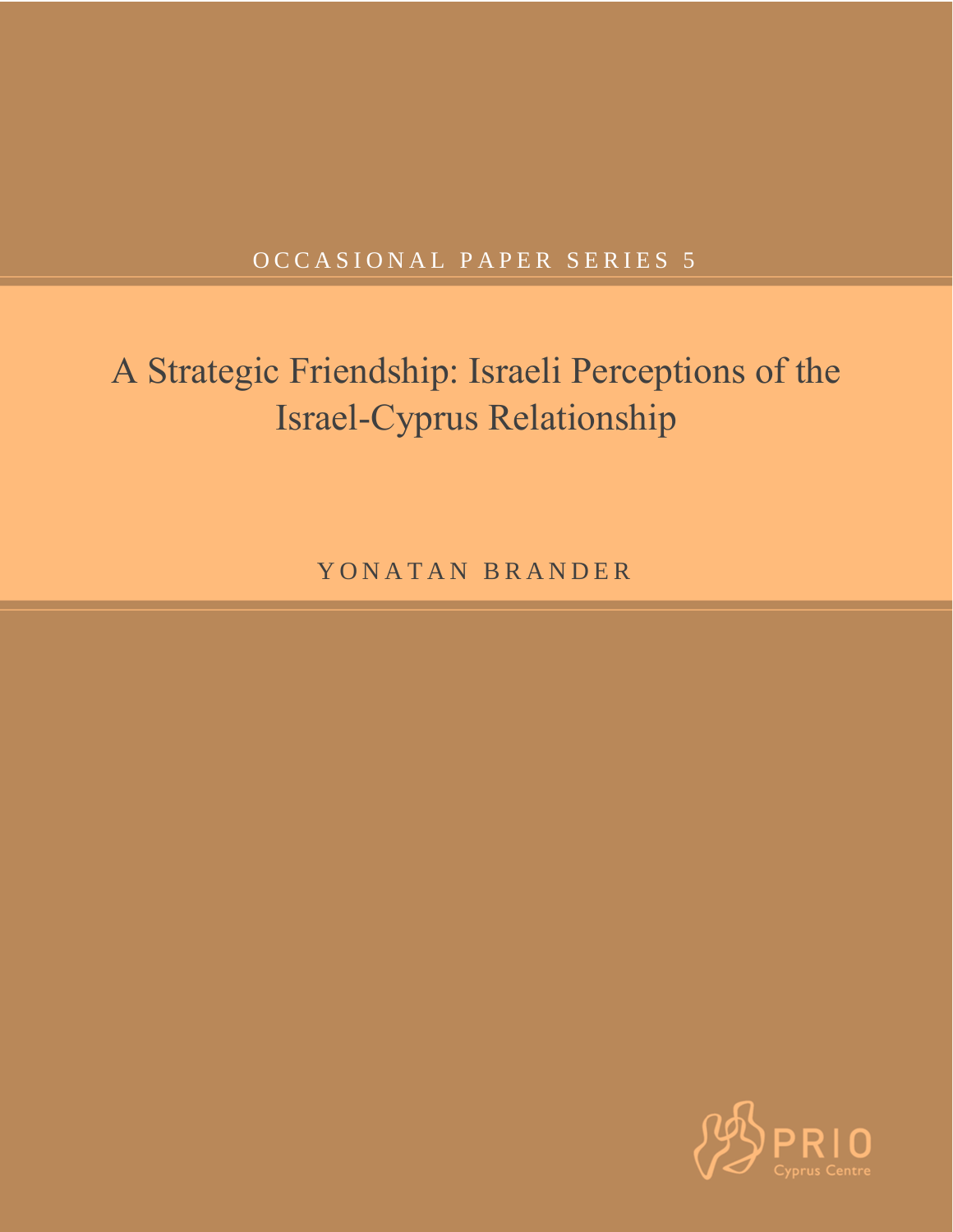### **Peace Research Institute Oslo (PRIO)**

Hausmanns gate 7 PO Box 9229 Oslo NO-0134 OSLO, Norway Tel. +47 22 54 77 00 Fax. +47 22 54 77 01 Web[: www.prio.no](http://www.prio.no/)



PRIO encourages its researchers and research affiliates to publish their work in peer reviewed journals and book series, as well as in PRIO's own Report, Paper and Policy Brief series. In editing these series, we undertake a basic quality control, but PRIO does not as such have any view on political issues. We encourage our researchers actively to take part in public debates and give them full freedom of opinion. The responsibility and honour for the hypotheses, theories, findings and views expressed in our publications thus rests with the authors themselves.

© Peace Research Institute Oslo (PRIO), 2022

All rights reserved. No part of this publication may be reproduced, stored in a retrieval system or utilized in any form or by any means, electronic, mechanical, photocopying, recording, or otherwise, without permission in writing from the copyright holder(s).

978-82-343-0263-3 (Online)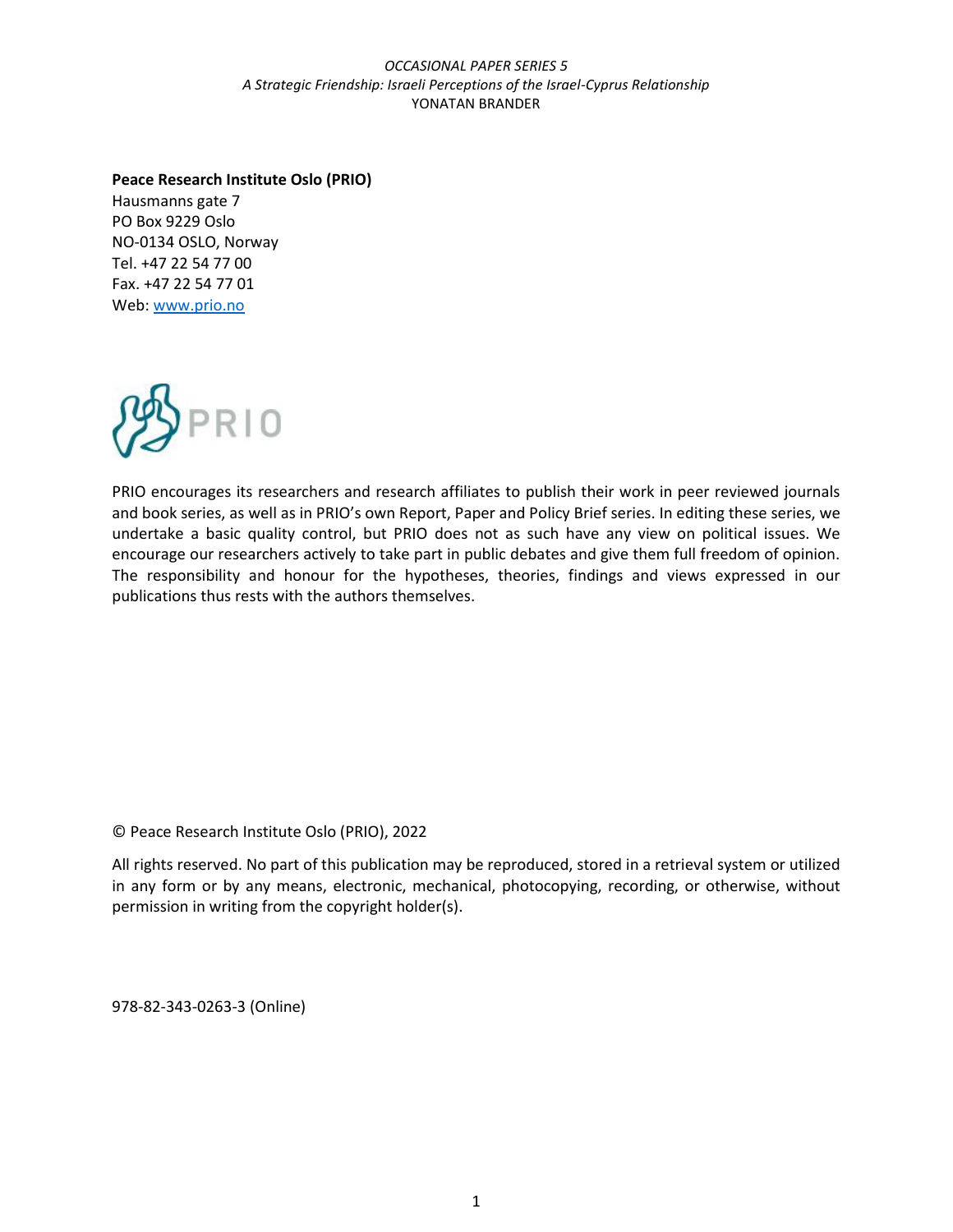Over the past decade, Israel-RoC relations have improved dramatically.<sup>1</sup> Jump-started by a shared concern over regional in/stability during the Arab Spring, a mutual desire to profit from discovery of large off-shore gas reserves in the Mediterranean, and the souring of Israel-Turkey relations, cooperation between the neighbors has rapidly become a major geopolitical reality in the Eastern Mediterranean. While others have discussed the emergence and nature of this new alignment, the present paper focuses on how viewed by the Israeli elites view the Israel-RoC relationship. Using media reports, parliamentary protocols, government statements, and other open-source materials, the paper examines how Israeli elites perceive the importance, nature and future of their strong relationship with the Republic of Cyprus. Understanding elite Israeli perceptions of their country's relationship with Cyprus is valuable for several important reasons. First, it gives us a better understanding of Israel's perspective on the current state of play in the region and its strategic posture. Second, it gives Cypriots an insight into how Israeli leaders see them and the RoC. This is useful for recognizing misperceptions about the relationship, recognizing areas of alignment and misalignment, and navigating threats to the warming partnership. Third, over the past several years, many analysts have raised the important question of what will happen to the partnership if certain geopolitical realities change, or if the economic rewards of cooperation in the energy arena prove disappointing. Some have claimed that Jerusalem may decide to prioritize its growing relationships with Arab countries over ties with Cyprus, or that a flare-up of Israeli-Palestinian tensions might trigger a crisis with Cyprus that sours relations. Others have argued that if a meaningful rapprochement with Ankara is possible, Israel may quickly realign itself with Turkey even if doing so harms its relationship with Cyprus. And, from both a theoretical and a practical perspective, when looking at the future resilience of the relationship, it is useful to consider evolving Israeli elite perceptions of its nature and import.

The paper demonstrates that top Israeli leaders across the political spectrum have increasingly come to see Cyprus as a loyal friend, cultural kin with shared values and experiences, and a partner for advancing a more pluralistic vision for the region. It notes the benefits derived from improved day-to-day cooperation and cultural exchanges with Cyprus in a host of other areas. Further, it notes the degree to which Israeli leaders have deepened their commitment to partnering with Cyprus in the areas that brought them together in the first place. At the same time, it catalogs the extent to which Israeli elites have come to appreciate the friendship as an asset in advancing some of their other diplomatic, economic, and strategic objectives. More generally, top Israelis see the friendship with Cyprus as a major cornerstone in the architecture of the regional order that Israel is trying to promote. It also notes areas of weakness in the relationship, as well as the varying levels of support for the relationship amongst the broader Israeli public. Indeed, one of the primary takeaways from the paper is that while Israeli foreign policy elites believe that the basis of the relationship is strong and getting stronger, many in Israeli politics - including lawmakers - have very little appreciation for why and in what ways the relationship is important.

Bilateral Israel-RoC relations are closely intertwined with the trilateral Israel-Cyprus-Greece partnership - -a diplomatic framework initiated by Cyprus and Greece.<sup>2</sup> And, in years since, Israel has fully participated in the arrangement. While this might create a challenge for researchers looking to isolate Israel-Cyprus relations, it is also vital to recognize that this trilateral arrangement is a feature of the partnership. And,

 $1$  For stylistic reasons, throughout the paper Cyprus is used to refer to the RoC and Cypriots refer to Greek Cypriots. <sup>2</sup> On various aspects of the trilateral framework see: Zenonas Tziarras (2016) "Israel-Cyprus-Greece: a 'Comfortable' Quasi-Alliance", *Mediterranean Politics*, 21:3, 407-427, DOI: 10.1080/13629395.2015.1131450; Zenonas Tziarras (2018) "The Eastern Mediterranean: Between Power Struggles and Regionalist Aspirations, *Re-imagining the Eastern Mediterranean Series*: *PCC Report*, 2. Nicosia: PRIO Cyprus Centre; Zenonas Tziarras (2019) "Cyprus's Foreign Policy in the Eastern Mediterranean and the Trilateral Partnerships: A Neoclassical Realist Approach'" in Tziarras, Zenonas ed. *The New Geopolitics of the Eastern Mediterranean: Trilateral Partnerships and Regional Security*. *Re-imagining the Eastern Mediterranean Series: PCC Report, 3.* Nicosia: PRIO Cyprus Centre, 53-72.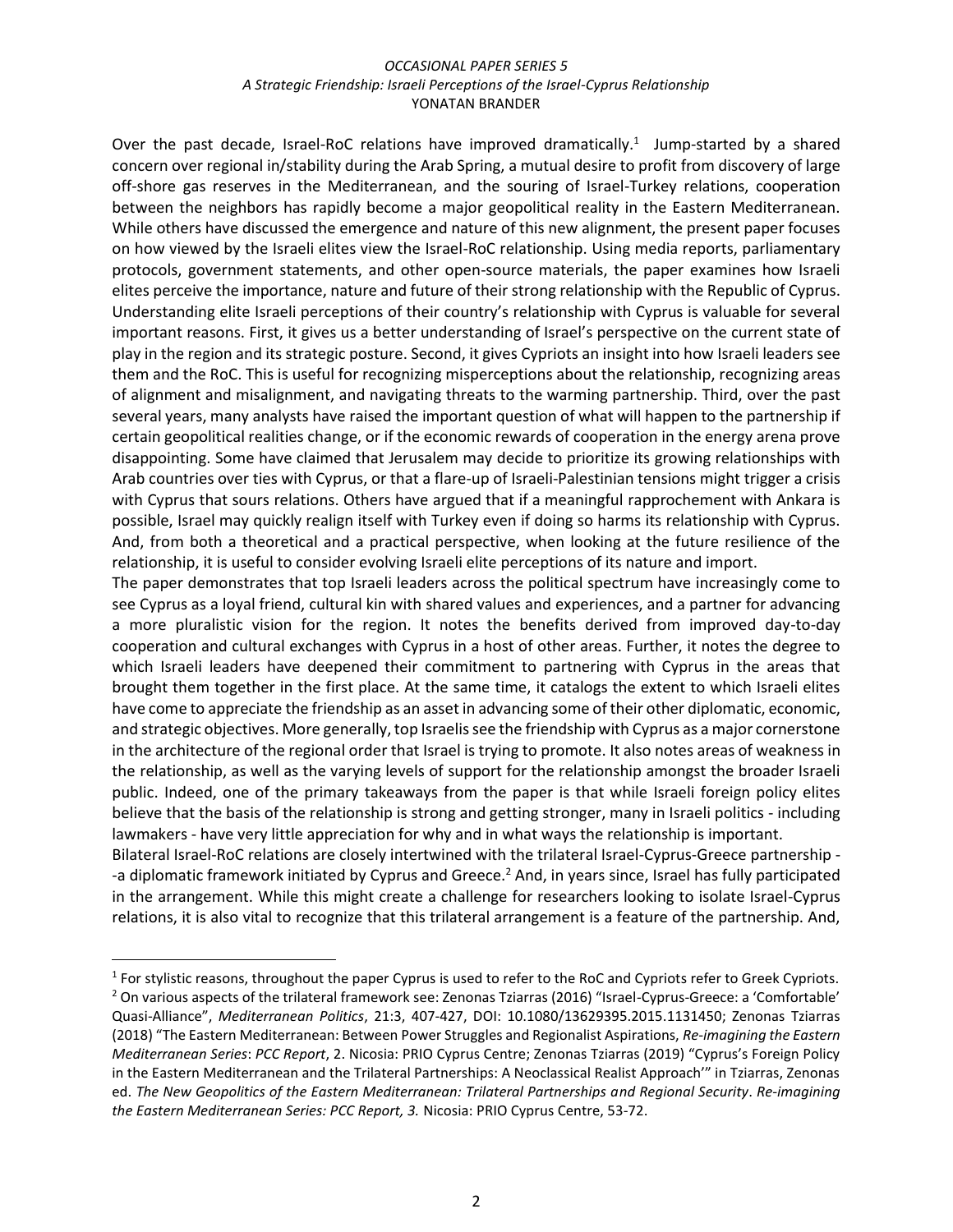in truth, even when Israeli leaders issue statements referring to meetings with only with their Cypriot counterparts, they make sure to mention the trilateral framework. For example, in both 2016 and 2018, Knesset Speaker Yuli Edelstein welcomed the President of the House of Representatives of Cyprus to the Knesset by talking about bilateral cooperation and "strategic alliance" between the three states.<sup>3</sup> In November 2018, after meeting with Demetris Syllouris, Israeli President Reuven Rivlin made it clear that "relations with Cyprus are important on the bilateral and the trilateral levels."<sup>4</sup> This language, which is broadly representative of how Israeli leaders refer to the relationship, denotes that that there are some areas where they work more closely with Cyprus, and others with Greece; however, the management of bilateral relationships is largely ordered as part of a trilateral diplomatic framework that is becoming increasingly formalized. Importantly, relationships among partners in diplomatic triangles are not always perfectly equal. And, in this case, Israel recognizes that there is no chance and nothing to gain by trying to place itself between Greece and Cyprus. Instead, it believes that building ties with them individually and as a pair not only serves the best interests of the two countries that offered the arrangement, but also serves Israel's best interests.

It is worth noting that, while Israeli-Cyprus-Greece meetings are frequent, fruitful, and have increasingly been featured in the media, they tend not to capture the imagination of the Israeli political class and the Israeli public in the same way as the diplomatic trips to Washington or to Arab states in the region. This is understandable for many reasons. However, at the same time, it does reflect a reality that is unfamiliar to many in the Israeli public and politics: the strengthening of ties with Cyprus and the increasing formalization of the trilateral alignment.

### **Israel-Cyprus Relations in the Domestic Political Conversation**

As observers have noted, one of the best ways to conceptualize recent Israeli domestic politics is to look at the shifting attitudes towards the leadership of now-former Prime Minister Netanyahu—rather than examining the traditional left-right spectrum, This, of course, is especially valid considering that over the past five years Netanyahu's government faced a series of coalitions crises before collapsing in 2019, resulting in four national elections in just a two-year period. Moreover, in Israel--as Kissinger and others have long argued-- because foreign policy and diplomacy are integral to day-to-day domestic politics, it is hardly surprising that discussions about Israel-RoC relations and the trilateral alliance are an important topic in Israeli domestic political discourse. And while many such discussions in the Knesset and other elite forums are deeply partisan in nature, if one looks closely at these exchanges they reveal a broad consensus amongst Israeli leaders in both camps about the vitality of the Israel-Cyprus relationship. As concrete evidence of Netanyahu's prodigious abilities to advance Israel's interests on the global stage

and proof of his unparalleled fitness as a leader, his supporters (as well as the PM himself) have frequently touted the example of strong Israel-Cyprus relations and the establishment Israel-Cyprus-Greece alliance, along with other foreign policy developments. For example, in early 2016, on the eve of bilateral head-ofstate meetings with Cyprus and the first trilateral summit, Likud Tourism Minister Yariv Levin, who also acted as the government liaison to the Knesset, slammed members of the opposition for proposing a noconfidence measure. Should Israel "go to new elections," he asked rhetorically, because they are "building a strategic alliance with Greece and Cyprus" or because they have started to "extract gas from the ground"

<sup>&</sup>lt;sup>3</sup> Proceedings of the 20<sup>th</sup> Knesset. (2016). "The 113<sup>th</sup> Meeting of the 20<sup>th</sup> Knesset." (March 9, 2016). [https://online.knesset.gov.il/PDF/51120/PDF\\_51120.PDF](https://online.knesset.gov.il/PDF/51120/PDF_51120.PDF)

<sup>4</sup> "President Rivlin meets President of the House of Representatives of Cyprus." (November 20, 2018). [https://www.gov.il/en/departments/news/president-rivlin-meets-president-of-the-house-of-representatives-of](https://www.gov.il/en/departments/news/president-rivlin-meets-president-of-the-house-of-representatives-of-cyprus)[cyprus](https://www.gov.il/en/departments/news/president-rivlin-meets-president-of-the-house-of-representatives-of-cyprus)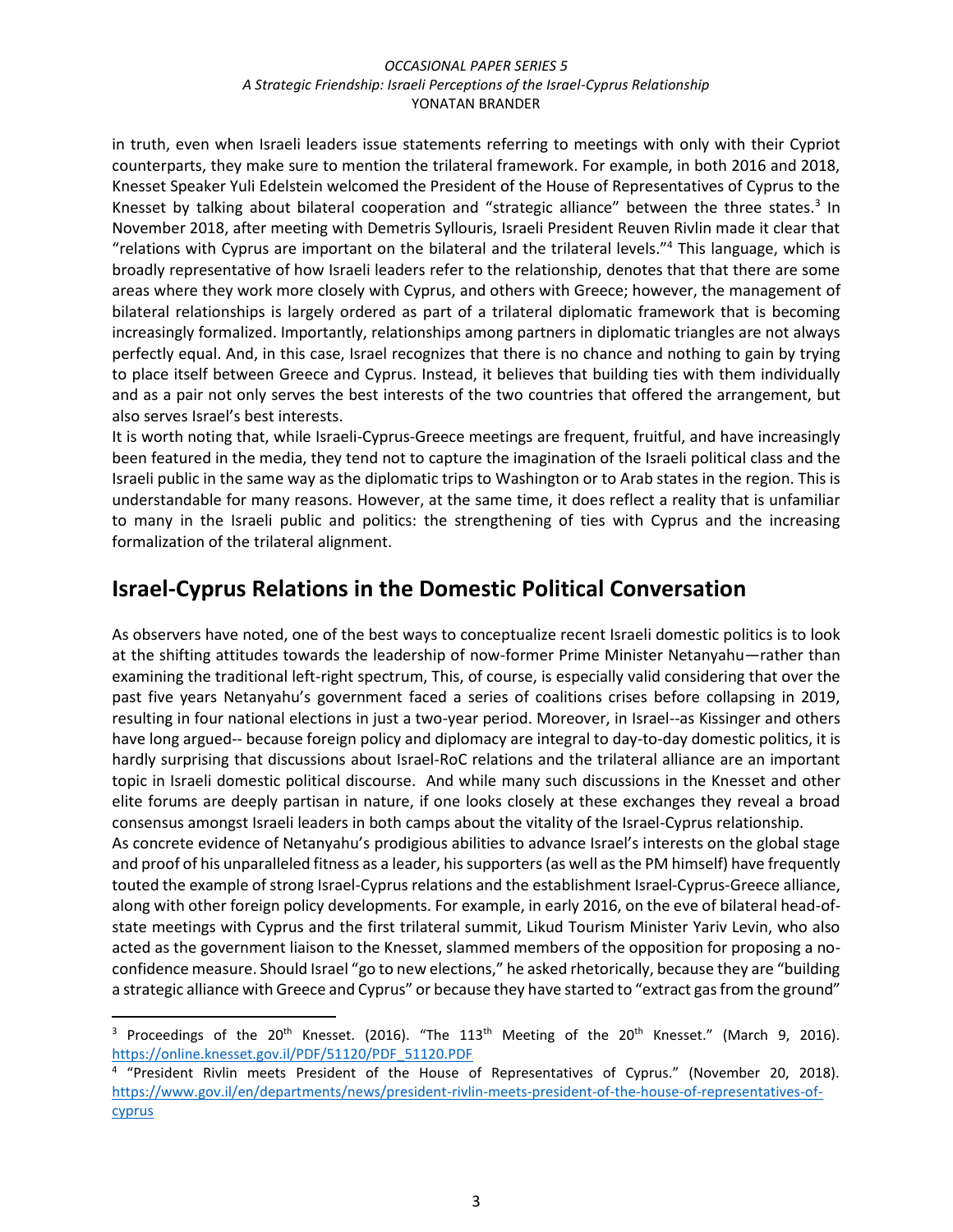as part of their energy cooperation with the Cypriots.<sup>5</sup> Throughout the 20<sup>th</sup> Knesset, which lasted until 2019, Levin and others in that camp boasted of Netanyahu's success in forming strong ties with Cyprus and creating the trilateral alliance.

And, in several addresses to the Knesset as prime minister, Netanyahu pointed to his work on Israel-RoC relations as one of the crowning achievements of his time in office; indeed, in his final address as prime minister in the middle of 2021, he took credit for building friendships with "Eastern Mediterranean countries like Greece and Cyprus."<sup>6</sup> During the elections and after, Netanyahu, members of his family, and others in his political orbit continued to boast about the improvement in Israel-Cyprus relations as one of his major triumphs; moreover, in recent months they have attacked the new government for squandering the gains he made in this area and claim, with no real basis, that Bennett and Lapid are planning to abandon the trilateral alliance in favor of rapprochement with Turkey.<sup>7</sup>

Netanyahu's political rivals do not see things in exactly the same way. But, significantly, the shift in rhetoric and perception of the relationship is revealing. As recently as four years ago, some members of the mainstream opposition downplayed the importance of meetings and agreements between Israeli and Cypriot leaders. For instance, in 2016, amidst a raucous Knesset debate about the Netanyahu government's successes, MKs Meir Cohen and Aliza Lavie, both members of the centrist *Yesh Atid* party, appeared to scoff at the very idea that friendly meetings between leaders of the two countries represented a major diplomatic achievement. Israel-RoC cooperation, they seemed to imply, was not vital to advancing Israel's status in the world.<sup>8</sup>

Indeed, by 2019, when the country entered a period of repeated elections, the rival camp began to recognize the importance of the relationship and the benefits of the improved state of affairs in the Eastern Mediterranean; however, at the same time, they denied that Netanyahu was uniquely capable of building such ties and claimed that he was actually building upon already established levels of cooperation. This was not simply a change in tone. Yair Lapid, who has taken a hardline on Turkey, Erdogan, and others in his orbit, criticized the Netanyahu government for not going far enough in its embrace of Cypriot claims in the Mediterranean. In essence, there is a rapidly growing consensus amongst Israel's elites that assumes the Israel-Cyprus relationship and the Israel-Cyprus-Greece alliance are vitally important to advancing Israel's interests. And, in the first weeks of 2022, this elite consensus could be seen in conversations surrounding the potential for a rapprochement between Israel and Turkey. Israeli leaders and experts repeatedly emphasized that improvements in relations with Ankara should not and would not come at the cost of ties with the RoC and Greece.<sup>9</sup> Foreign Minister Lapid stressed that Jerusalem considered the trilateral alliance to be "of the utmost importance" to Israel.<sup>10</sup>

<sup>&</sup>lt;sup>5</sup> Proceedings of the 20<sup>th</sup> Knesset. (2016). "The 109<sup>th</sup> Meeting of the 20<sup>th</sup> Knesset." (February 29, 2016). [https://online.knesset.gov.il/PDF/50681/PDF\\_50681.PDF](https://online.knesset.gov.il/PDF/50681/PDF_50681.PDF)

<sup>6</sup> "Full text: Netanyahu's Furious Final Speech after 12 years as Prime Minister." (June 18, 2021). *The Times of Israel* <https://www.timesofisrael.com/full-text-netanyahus-furious-final-speech-after-12-years-as-prime-minister/>

<sup>7</sup> See for example: Yair Netanyahu, "ישראל של החוץ מדיניות את הורסים ובנט לפיד. "*Ice*, [http://www.ice.co.il/ice](http://www.ice.co.il/ice-team/news/article/833934)[team/news/article/833934](http://www.ice.co.il/ice-team/news/article/833934)

 $8$  Proceedings of the 20<sup>th</sup> Knesset. (2016). "The 109<sup>th</sup> Meeting of the 20<sup>th</sup> Knesset." (February 29, 2016). [https://online.knesset.gov.il/PDF/50681/PDF\\_50681.PDF](https://online.knesset.gov.il/PDF/50681/PDF_50681.PDF)

<sup>9</sup> Jonathan Lis, "Turkey Looks to Rehabilitate Ties, but Israel Remains Suspicious." *Haaretz* (January 21, 2022). https://www.haaretz.com/israel-news/.premium-turkey-looks-to-rehabilitate-ties-but-israel-remains-suspicious-

<sup>1.105556</sup>31. Dan Schueftan, "Should Israel Reconcile with Erdogan." *Israel HaYom* (February 1, 2022). <https://www.israelhayom.com/opinions/should-israel-reconcile-with-erdogan/>

<sup>10</sup> Anna Ahronheim, "Gantz meets with Greek counterpart, warns of continuing Iranian hostility" *Jerusalem Post* (January 20, 2022) https://www.jpost.com/middle-east/article-694058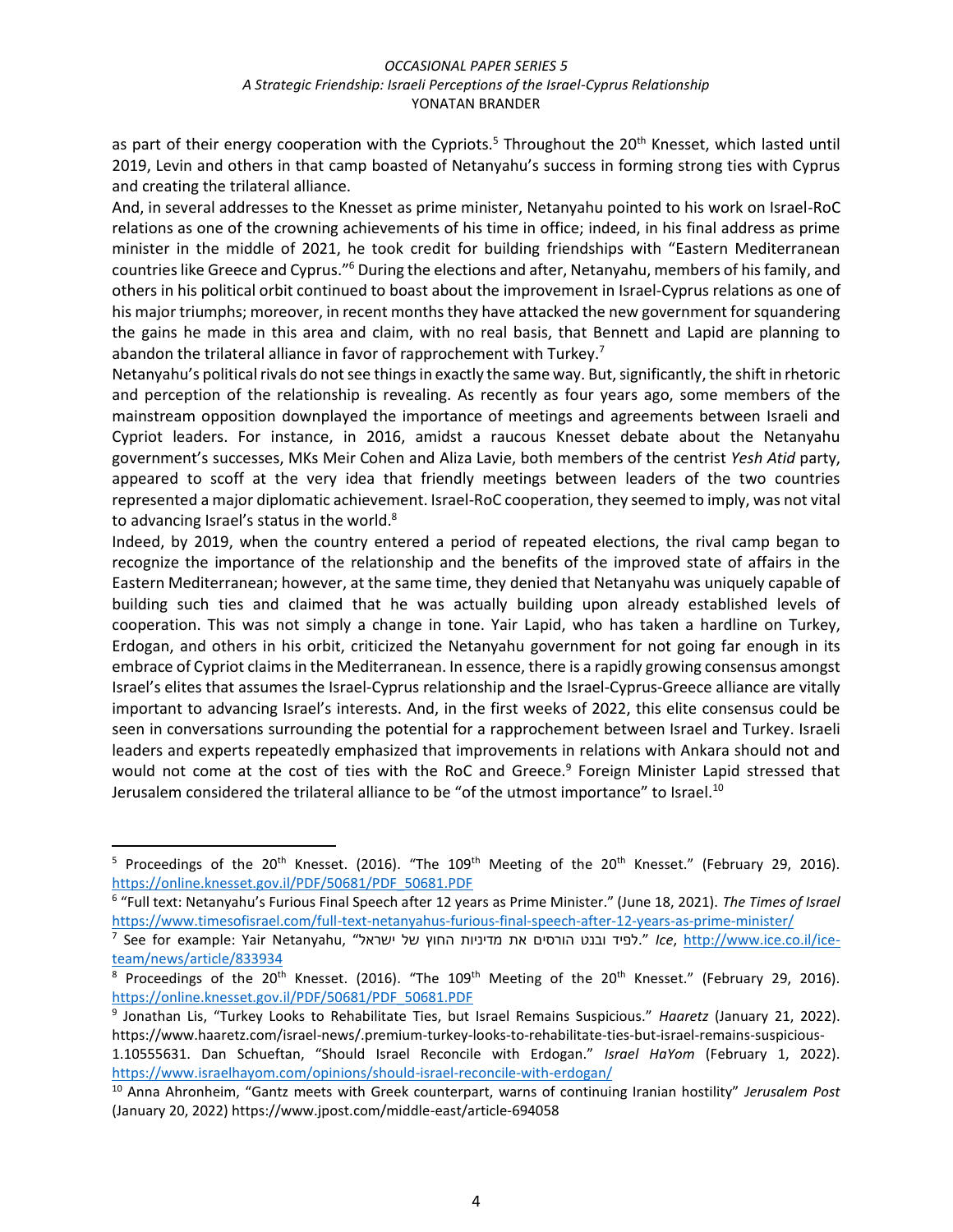## **Cyprus as a Bridge to Europe and an Energy Partner**

In recent years, Israeli elites have come to value Cyprus as a reasonably sympathetic voice in international forums; however, it is important to point out that Israeli leaders do not imagine that Cyprus will emerge as a powerful advocate for all of Jerusalem's positions, either in the EU or in other institutions. Rather, with few exceptions, they seem to recognize that Nicosia still has qualms about some of Israel's positions - in particular, on matters related to the Israeli-Palestinian conflict - and that they share the outlook of most other EU countries on many of those issues; moreover, they are familiar with the reality that Cyprus's position within the EU means that the island cannot shape European policies. Still, many Israeli elites, who have internalized the belief that Israel is unfairly demonized in Europe and around the world, see Cyprus as one of the few EU countries that is reliably sensitive to Israel's interests.

Furthermore, they believe that Cyprus has an interest in avoiding a major crisis in Israel-EU relations, and for this reason could act as an agent to mediate diplomatic disagreements and so avoid a break in cooperative ties between Israel and Europe. In June 2020, for example, in a brief meeting at Ben-Gurion Airport in the first months of the pandemic, FM Gabi Ashkenazi sought to assure Nikos Christodoulides, his Cypriot counterpart, that any moves by Israel to annex parts of the West Bank --as part of the Trump plan -- would be carried out in a responsible manner and in coordination with other actors; moreover, Ashkenazi asked Cyprus to help cool the EU's ire over the issue and "serve as a moderating voice in the discourse with European countries" on the matter.<sup>11</sup> This, of course, did not mean the Israelis expected Cyprus to parrot Jerusalem's position of the matter; rather, they hoped Nicosia could help prevent the topic from leading to a collapse in Israel-EU cooperation before any concrete moves had been made.

In other important ways, Israeli leaders recognize that Cyprus is a bridge to Europe and a springboard for their expanding interdependence with Europe. As early as the mid-1990s, Shimon Peres advocated for Cyprus's inclusion in the integrated European community because -- in large part -- he believed Israel would benefit from having the EU on its doorstep.

Today, this position is gaining ground, primarily through efforts to foster energy interconnectivity and interdependence. In fact, as some Israeli experts point out, while energy interdependence is an emergent reality that is highly dependent on natural resources and markets, Israel is clearly working hard to foster a high level of energy interdependence with Europe. The ambitious EuroAsia Interconnector project will not only link Israel to the Cyprus power grid and link Cyprus to Greece's power grid, but will also, by extension, link Israel to the EU power grid. Israeli experts have pointed out that Israeli leaders hope this will have positive diplomatic implications for them. And in the Israeli media this is routinely touted as a project designed to link Israel's vital infrastructure to that of the EU. The same, of course, can be said of the ambitious plans for an EastMed pipeline that would bring gas from Israel and Cyprus to Greece; besides, the vision is for that gas to be transported from Greece to Italy and other Western European markets. For Israel, the EastMed pipeline would act as another infrastructure project that creates real energy interdependence with the EU.

A defining element of Israeli elite perceptions of Cyprus is the sense that they are Israel's central partner or, at the very least, one of Israel's central partners in the exploitation of offshore natural gas and, potentially, the export of that gas to European markets; furthermore, Jerusalem perceives Nicosia as a friendly country seeking mutually beneficial cooperation in tapping into the economic, strategic, and other benefits of the offshore natural resources. In practice, this has meant that the two countries have worked

<sup>11</sup> "FM Ashkenazi meets with Cypriot FM Nikos Christodoulides" (June 23, 2020). *Israel Ministry of Foreign Affairs*. [https://mfa.gov.il/MFA/PressRoom/2020/Pages/FM-Ashkenazi-meets-with-Cypriot-FM-Nikos-Christodoulides-23-](https://mfa.gov.il/MFA/PressRoom/2020/Pages/FM-Ashkenazi-meets-with-Cypriot-FM-Nikos-Christodoulides-23-June-2020.aspx) [June-2020.aspx](https://mfa.gov.il/MFA/PressRoom/2020/Pages/FM-Ashkenazi-meets-with-Cypriot-FM-Nikos-Christodoulides-23-June-2020.aspx)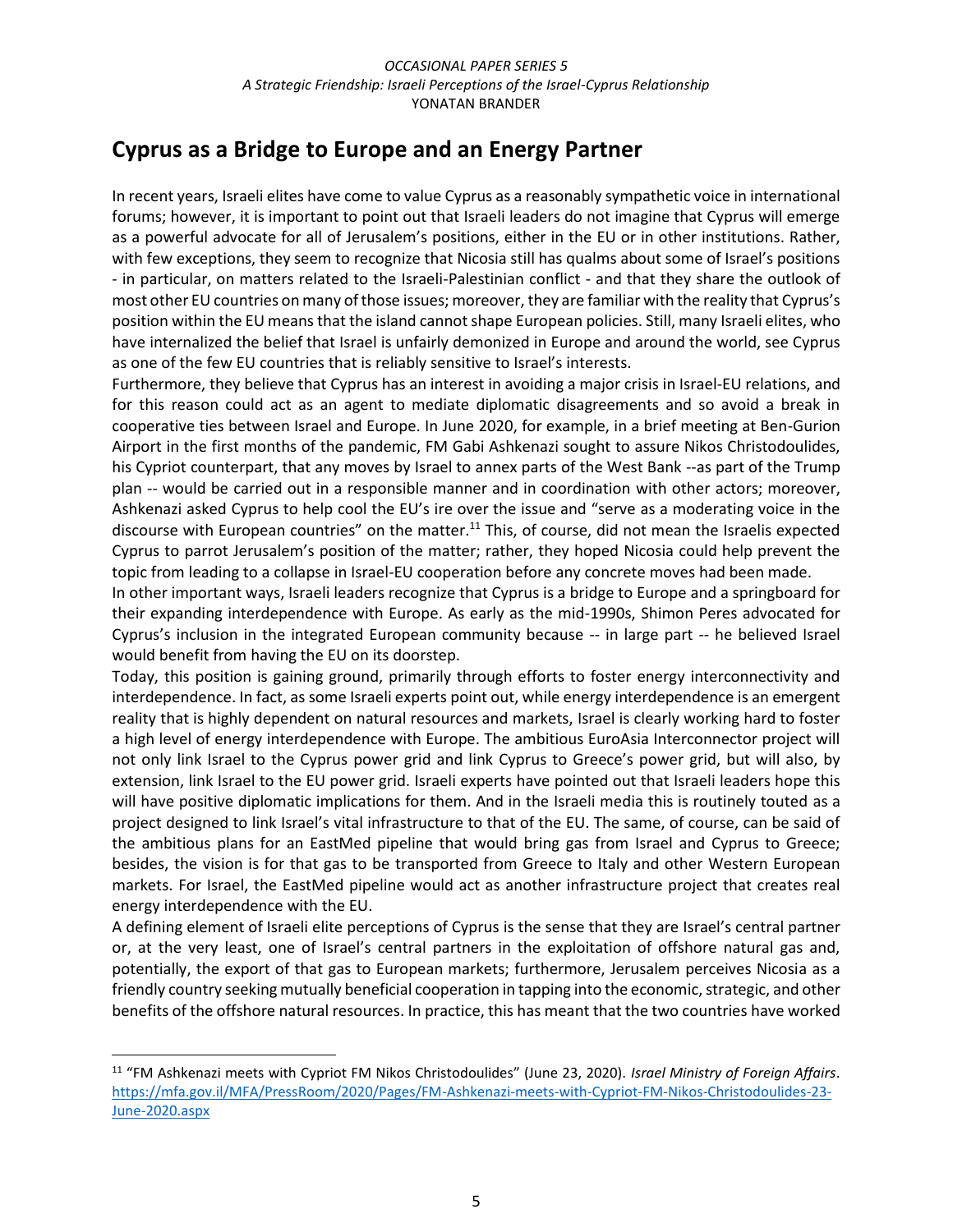closely together on shared interests and have been able to address conflicts without undermining the spirit of cooperation.

Over several years, Israeli leaders signaled that Cyprus, rather than Turkey, was their preferred collaborator in the natural gas arena. This was evident in their position on maritime boundaries and in the way they have worked with Cyprus and Greece in efforts to realize the ambitious and controversial EastMed gas pipeline. And while oftentimes disputes over rights to natural resources and maritime boundaries lead countries to regard each other with distrust and hostility, the dispute between Israel and Cyprus over the Aphrodite field has been settled amicably and, in fact, Israeli leaders have largely acted in a way that conveys understanding of Cyprus's interests. For instance, Israel's willingness to swiftly address and accommodate Cyprus in this dispute arose from its recognition that Aphrodite was the source of the bulk of Cyprus's offshore gas; thus, a quick resolution to the field's future and moves to advance exploration efforts there were understood as far more important for Nicosia's interests.<sup>12</sup> Admittedly, in recent weeks, serious doubts about the viability of the EastMed pipeline project and the warming of Israel-Turkey relations have raised new possibilities and questions. Still, Israeli leaders appear committed to working with Greece and Cyprus as partners in the energy sector; more, they seem to hope to bring Turkey into the extant frameworks for regional cooperation.<sup>13</sup> In other words, while Turkey may be looking to cut Greece and the RoC out of the deal, Israel seems intent on trying to bring Turkey into a multilateral arrangement.

# **Cyprus as an Ally**

Historically, Israel has avoided taking a position on the conflict between Cyprus and Turkey over the northern part of the island; however, in recent years, Jerusalem has become more and more outspoken in its support for Nicosia on these matters. As part of its agreements with Cyprus and other countries, Israel has rejected Turkey's competing maritime claims in the Mediterranean and, importantly, has refuted Ankara's claim that the Turkish Republic of Northern Cyprus (TRNC) is a sovereign entity with its own maritime rights. In July 2021, in a sign that Jerusalem's deepening relationship with Cyprus was leading it to take a more outspoken position on the matter, Israel's Foreign Ministry slammed "unilateral" Turkish actions aimed at shifting the status quo on the island by reopening the "ghost" (uninhabited since 1974) town of Varosha. At the height of the crisis over Varosha, Israel warmly welcomed FM Nikos Christodoulides for a series of meetings with FM Lapid, President Herzog, and other Israeli officials. And, in the context of his meeting with Christodoulides, Lapid publicly declared that Israel shared Cyprus's "deep concern regarding Turkey's provocative actions;" more, he said that they would work together on a response to Ankara's move. Israel's strong support for Cyprus on the issue appears to have pleased both Nicosia and Athens. And the Greek and Cypriot governments thanked Jerusalem for its strong backing.<sup>14</sup>

<sup>12</sup> "Minister Steinitz and his Cypriot Counterpart Reach Agreement on the Aphrodite-Yishai's Dispute." *Israel Ministry of Energy* (March 10, 2021)[. https://www.gov.il/en/departments/news/press\\_090321](https://www.gov.il/en/departments/news/press_090321); Zaken, Danny. "Israel-Cyprus Gas Talks Disappoint Ishai Partners." *Globes* (May 2, 2021). [https://en.globes.co.il/en/article-israel-cyprus-gas-talks](https://en.globes.co.il/en/article-israel-cyprus-gas-talks-disappoint-ishai-partners-1001369451)[disappoint-ishai-partners-1001369451](https://en.globes.co.il/en/article-israel-cyprus-gas-talks-disappoint-ishai-partners-1001369451)

<sup>13</sup> Lahav Harkov, "Herzog in talks for first Israeli presidential visit to Turkey since 2007." *Jerusalem Post* (January 18, 2022).<https://www.jpost.com/middle-east/article-693898>. Muhdan Saglam, "Can Israeli gas bridge Turkey-Israel rift?" *Al-Monitor* (January 21, 2022[\) https://www.al-monitor.com/originals/2022/01/could-new-israeli-gas-pipeline](https://www.al-monitor.com/originals/2022/01/could-new-israeli-gas-pipeline-bridge-long-standing-rift-turkey)[bridge-long-standing-rift-turkey.](https://www.al-monitor.com/originals/2022/01/could-new-israeli-gas-pipeline-bridge-long-standing-rift-turkey)

<sup>&</sup>lt;sup>14</sup> Jonathan Lis, "Israel Stands with Cyprus in Dispute with Turkey over Abandoned Town, Foreign Ministry Says." *Haaretz* (July 21, 2021). [https://www.haaretz.com/middle-east-news/turkey/israel-stands-with-cyprus-in-dispute](https://www.haaretz.com/middle-east-news/turkey/israel-stands-with-cyprus-in-dispute-with-turkey-over-abandoned-town-lapid-says-1.10016024)[with-turkey-over-abandoned-town-lapid-says-1.10016024](https://www.haaretz.com/middle-east-news/turkey/israel-stands-with-cyprus-in-dispute-with-turkey-over-abandoned-town-lapid-says-1.10016024); "FM Lapid meets with Cypriot FM Nikos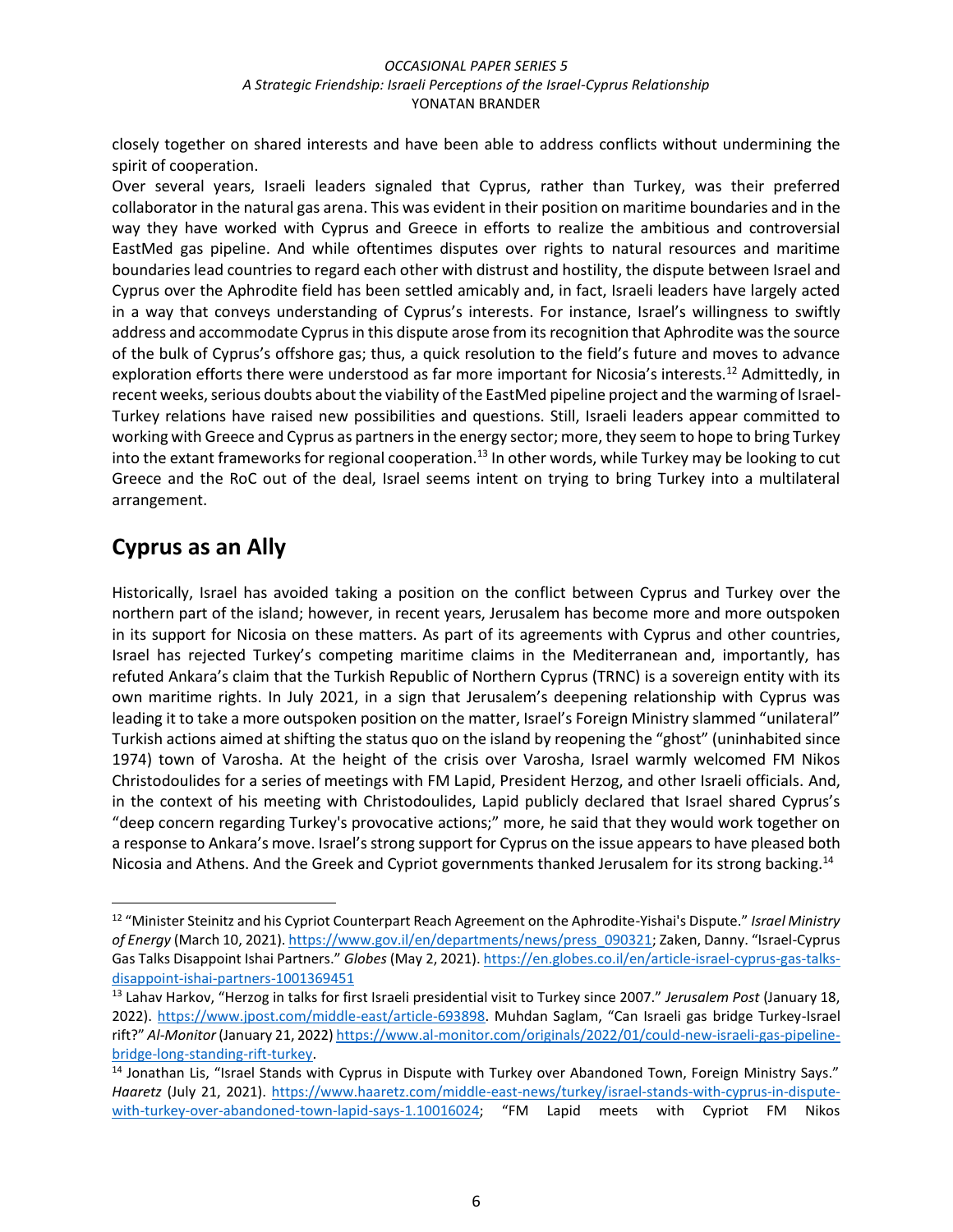Importantly, while Israel's unwillingness to take a strong stance on the Cyprus issue is closely connected to the implied parallel between the Cypriot territorial conflict and the Israel-Palestine one, Jerusalem has nonetheless increasingly embraced Nicosia's preferred negotiated one-state solution even as there is no political appetite amongst Israeli elites for a similar resolution to the Israeli-Palestinian conflict.

Israeli elites are increasingly considering Nicosia a potential friend in their efforts to counter Iran (a country that has diplomatic relations with Cyprus) and Iranian-backed proxies in the region. The reasoning behind this is understandable: Cyprus would be a valuable voice against Teheran in a European community that Israel perceives as being too friendly with Iran. Furthermore, from a strategic perspective, Israel has become increasingly concerned over Iranian activity in the Mediterranean, while in the last two years the maritime element of the shadow conflict between Israel and Iran has become more pronounced, and Israel is hoping to deny Teheran the ability to transport munitions to proxy groups through the Syrian port of Latakia.<sup>15</sup> Israel has also intensified efforts to police the Mediterranean waters in order to prevent Iranian supplies, weapons, and technologies from reaching Gaza as well as Hezbollah and other militant groups in the region; further, according to recent reports, Israel is routinely targeting Teheran's economy by confronting tankers bringing Iranian oil to Syria via the Mediterranean.<sup>16</sup> There is no doubt that these efforts would have greater impact and legitimacy if Israel had Cypriot backing or cooperation on the issue. Israel's desire to win Cyprus's support in their efforts against Teheran is apparent in several ways. First, Israeli leaders have gradually introduced rhetoric about the Iranian threat into bilateral and trilateral dialogues. For instance, in April 2021, at a summit meeting, FM Gabi Ashkenazi said that one of the things that the leaders focused on was the "challenges" posed by Iran and Hezbollah to regional stability and peace.<sup>17</sup> In August 2021, Defense Minister Benny Gantz's meeting with Cypriot Foreign Minister Nikos Christodoulides focused on "Iranian entrenchment in the region," the threats it posed to "international trade, freedom of navigation and human lives," and the "need for a united international front against growing Iranian aggression."<sup>18</sup>

Second, in Israeli media and political publications, we can note a focus on the idea that Cyprus is becoming more involved in the effort to contain Iran. For example, reports from the April 2021 summit--as well as others-- emphasized the notion that Nicosia was more or less in agreement with Israel that Teheran poses a major threat to the region. The headline in one Israeli newspaper highlighted the countries' shared

Christodoulides." *Israel Ministry of Foreign Affairs* (July 2021). [https://mfa.gov.il/MFA/PressRoom/2021/Pages/FM-](https://mfa.gov.il/MFA/PressRoom/2021/Pages/FM-Lapid-meets-with-Cypriot-FM-Christodoulides-27-July-2021.aspx)[Lapid-meets-with-Cypriot-FM-Christodoulides-27-July-2021.aspx](https://mfa.gov.il/MFA/PressRoom/2021/Pages/FM-Lapid-meets-with-Cypriot-FM-Christodoulides-27-July-2021.aspx)

<sup>15</sup>Judah Ari Gross, "Israel said to strike key Syrian port of Latakia, causing 'massive' damage." *Times of Israel* (December 21, 2021). [https://www.timesofisrael.com/israeli-airstrikes-said-to-hit-key-syrian-port-of-latakia](https://www.timesofisrael.com/israeli-airstrikes-said-to-hit-key-syrian-port-of-latakia-causing-massive-damage/)[causing-massive-damage/](https://www.timesofisrael.com/israeli-airstrikes-said-to-hit-key-syrian-port-of-latakia-causing-massive-damage/) Seth Frantzman "The Latakia doctrine puts Russia in a bind" *Jerusalem Post* (December 29, 2021).<https://www.jpost.com/middle-east/article-690061>

<sup>&</sup>lt;sup>16</sup> Farzin Nadimi, "Iran and Israel's Undeclared War at Sea (Part 2): The Potential for Military Escalation." The Washington Institute: *PolicyWatch 3470*. [https://www.washingtoninstitute.org/policy-analysis/iran-and-israels](https://www.washingtoninstitute.org/policy-analysis/iran-and-israels-undeclared-war-sea-part-2-potential-military-escalation)[undeclared-war-sea-part-2-potential-military-escalation](https://www.washingtoninstitute.org/policy-analysis/iran-and-israels-undeclared-war-sea-part-2-potential-military-escalation). Kingsley, Patrick, et al. "Israel's Shadow War With Iran Moves Out to Sea." *The New York Times* (March 26, 2021). <https://www.nytimes.com/2021/03/26/world/middleeast/israel-iran-shadow-war.html>

<sup>17</sup> "FM Ashkenazi Attends Quadrilateral Strategic-Regional Meeting of Foreign Ministers in Cyprus." *Israel Ministry of Foreign Affairs* (April 16, 2021). [https://mfa.gov.il/MFA/PressRoom/2021/Pages/FM-Ashkenazi-attends](https://mfa.gov.il/MFA/PressRoom/2021/Pages/FM-Ashkenazi-attends-quadrilateral-strategic-regional-meeting-of-foreign-ministers-16-April-2021.aspx)[quadrilateral-strategic-regional-meeting-of-foreign-ministers-16-April-2021.aspx.](https://mfa.gov.il/MFA/PressRoom/2021/Pages/FM-Ashkenazi-attends-quadrilateral-strategic-regional-meeting-of-foreign-ministers-16-April-2021.aspx)

<sup>18</sup> "Gantz Discusses Iranian Entrenchment with Cypriot Foreign Minister." *i24 News* (August 22, 2021). [https://www.i24news.tv/en/news/israel/diplomacy-defense/1629658653-gantz-discusses-iranian-entrenchment](https://www.i24news.tv/en/news/israel/diplomacy-defense/1629658653-gantz-discusses-iranian-entrenchment-with-cypriot-foreign-minister)[with-cypriot-foreign-minister](https://www.i24news.tv/en/news/israel/diplomacy-defense/1629658653-gantz-discusses-iranian-entrenchment-with-cypriot-foreign-minister)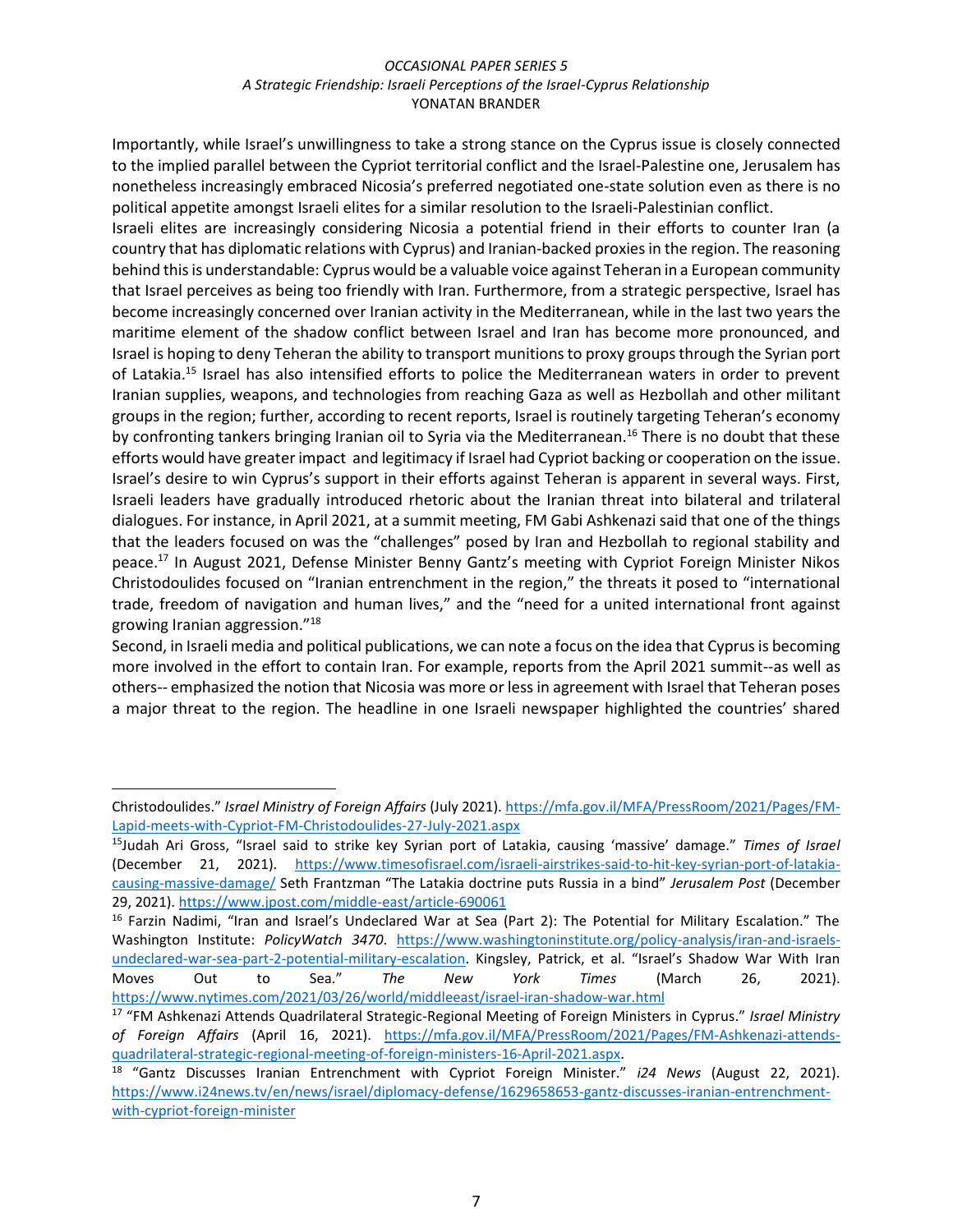"concern with Iranian aggression."<sup>19</sup> And, likewise, in 2018, the Israeli press excitedly reported comments by President Nicos Anastasiades as saying that an "Iranian threat to Israel [is] also threat to Cyprus;" <sup>20</sup> though, in truth, he meant that Cyprus, as result of geographic closeness, would suffer fallout from an attack on Israel. In policy papers for leading think-tanks, Israeli experts have, likewise, argued that Jerusalem was looking to Nicosia and Athens for support against Iran.<sup>21</sup>

Third, Israel may be looking to better convince Cyprus to take a stand against Iran. Israel, experts note, routinely overplays the connection between Turkey and Iran. This may be, in part, in an effort to sway the Cypriots to be more forceful in their opposition to Iran. For a recent example, Israel accused Iran of masterminding a (foiled) plot to kill Israeli businesspeople in Nicosia. After initial reports that the plot was an intended criminal hit on a specific businessman, Prime Minister Bennett's office issued a statement that called it "terrorism... directed by Iran against Israeli businessmen who live in Cyprus."<sup>22</sup> Though, reportedly, Cypriot authorities now agree that it was a terrorist plot, they remain skeptical of Israel's claim that Teheran is to blame. However, regardless of who is ultimately responsible, Israel's quick and public blaming of Iran for the plot was not only designed to shame Teheran in the international community, but also to convince Cypriots that Iran is a threat to their interests and is willing to conduct malevolent activities within the borders of Cyprus. Likewise, it is possible that when some in the Israeli government blamed Iranian negligence or malice for a massive oil spill in the Mediterranean in 2021, they were trying to sway Cyprus to see the wide-ranging and deleterious effects of Iranian activities in the region.

Israel considers Cyprus to be its backyard and part of its vital strategic hinterland.<sup>23</sup> And, as the result of agreements arranged both through bilateral negotiations and within the trilateral framework, Cyprus permits and even encourages Israel to use the island as a base for its forces. Israeli jets, naval vessels, and ground troops are routinely present in Cyprus not only for operational reasons and training exercises, but also as a sign of Israel's commitment to Cypriot security. Cyprus regularly participates alongside Israel in military exercises in the Mediterranean and in the respective countries. In April 2021, for instance, as part of the IDF command's "War Month," Israel and Cyprus conducted a two-day air defense exercise in Cyprus. Another example is that the trilateral allies also drill together in the Israeli-led "Noble Dina" naval exercise. And, this past year, that exercise was expanded to include France.

In recent years, Israel and Israeli military contractors have begun to work with Cyprus to boost Israel's own military capabilities. In 2019, Cyprus purchased Israeli-made drones to monitor its territorial waters

<sup>19</sup> Itamar Eichner, "First Summit of Israel, UAE, Greece, and Cyprus: "Concern with Iranian Aggression." [In Hebrew] *Ynet* (April 16, 2021).<https://www.ynet.co.il/news/article/SkhuLBwUO>

<sup>20</sup> "EXCLUSIVE: Cypriot President says Iranian threat to Israel also threat to Cyprus." *I24 News* (May 8, 2018). [https://www.i24news.tv/en/news/international/174204-180508-exclusive-cypriot-president-says-iranian-threat](https://www.i24news.tv/en/news/international/174204-180508-exclusive-cypriot-president-says-iranian-threat-to-israel-also-threat-to-cyprus)[to-israel-also-threat-to-cyprus](https://www.i24news.tv/en/news/international/174204-180508-exclusive-cypriot-president-says-iranian-threat-to-israel-also-threat-to-cyprus)

<sup>21</sup> Orna Mizrahi, "Israel's Policy in its Triangular Relations with Greece and Cyprus." *Strategic Assessment* (July 2020) [https://strategicassessment.inss.org.il/wp-content/uploads/2020/07/Israels-Policy-in-its-Triangular-Relations](https://strategicassessment.inss.org.il/wp-content/uploads/2020/07/Israels-Policy-in-its-Triangular-Relations-with-Greece-and-Cyprus.pdf)[with-Greece-and-Cyprus.pdf](https://strategicassessment.inss.org.il/wp-content/uploads/2020/07/Israels-Policy-in-its-Triangular-Relations-with-Greece-and-Cyprus.pdf)

<sup>22</sup> "Bennett's office says Iranian terror targeted Israeli businessmen in Cyprus." *The Times of Israel.* (October 4, 2021). [https://www.timesofisrael.com/liveblog\\_entry/bennetts-office-blames-iranian-terror-for-targeting-of-israeli](https://www.timesofisrael.com/liveblog_entry/bennetts-office-blames-iranian-terror-for-targeting-of-israeli-tycoon-in-cyprus/)[tycoon-in-cyprus/.](https://www.timesofisrael.com/liveblog_entry/bennetts-office-blames-iranian-terror-for-targeting-of-israeli-tycoon-in-cyprus/)

<sup>&</sup>lt;sup>23</sup> "Major Potential in Israel-Cyprus Friendship: Policy Paper Based on a Meeting of

Israel in the Mediterranean Working Group." Mitvim: The Israeli Institute for Regional Foreign Policies. *Mitvim*  (August 2021). [https://mitvim.org.il/en/publication/major-potential-in-the-israel-cyprus-friendship-from-the](https://mitvim.org.il/en/publication/major-potential-in-the-israel-cyprus-friendship-from-the-israel-and-the-mediterranean-working-group/)[israel-and-the-mediterranean-working-group/.](https://mitvim.org.il/en/publication/major-potential-in-the-israel-cyprus-friendship-from-the-israel-and-the-mediterranean-working-group/)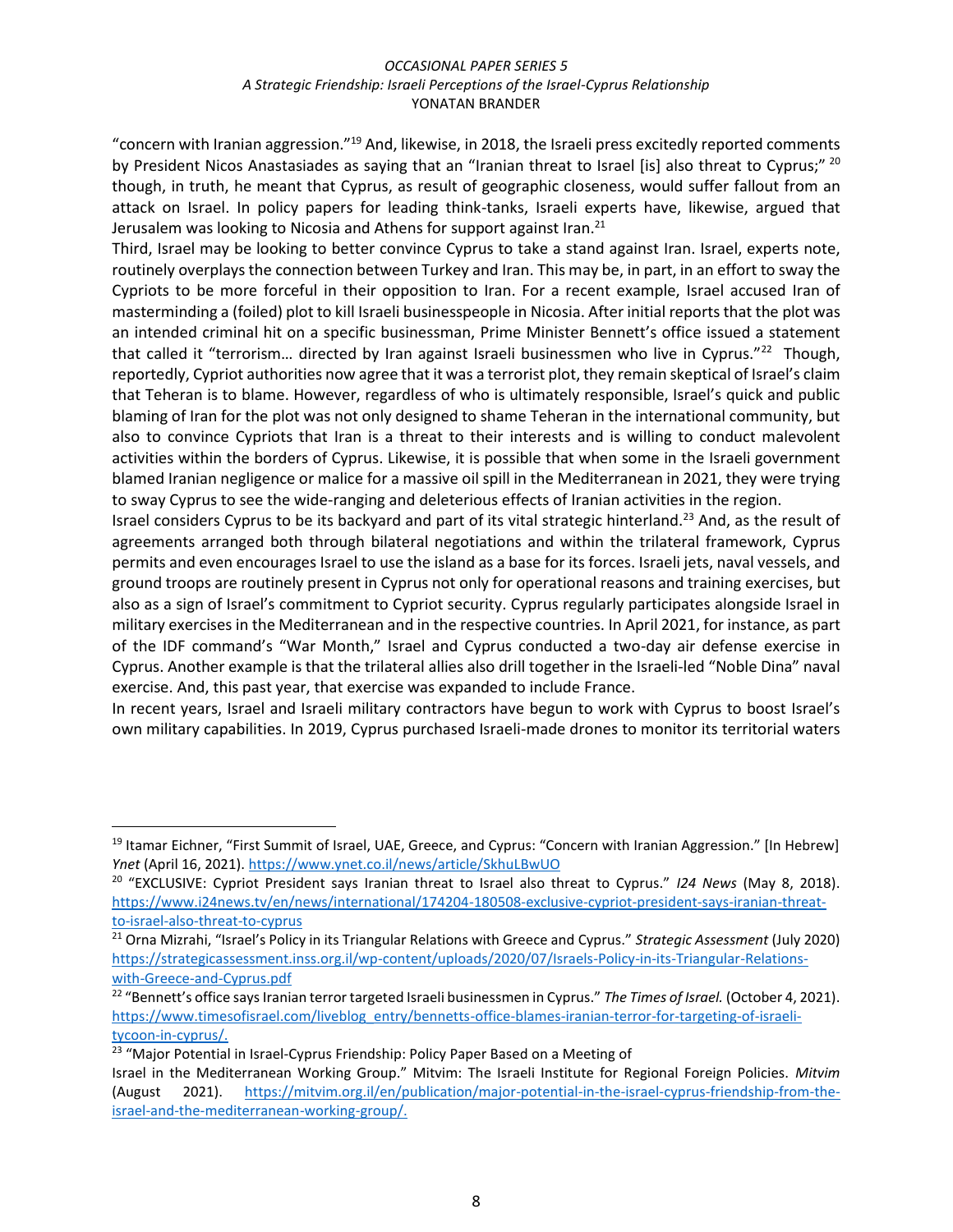and those of the EEZ amidst tensions with Turkey.<sup>24</sup> And, in November 2021, Israel and Cyprus signed a deal to construct land surveillance systems on the island amidst another flare-up in Cypriot-Turkish relations.<sup>25</sup> There have even been talks of bringing Iron Dome systems to Cyprus.<sup>26</sup>

Israel and Cyprus are both founding members of the EastMed Gas Forum. They have recently included the UAE in meetings and have discussed expanding the trilateral meetings to include others; they have also cooperated in other multilateral frameworks. These not only represent the further institutionalization of the relationship, but also indicate that Israel has increasingly come see its relationship with Cyprus (and the broader trilateral relationship) as the cornerstone of a regional order that it is interested in shaping and preserving. In September 2021, FM Yair Lapid wrote that the new government's first one-hundred days had included the "renew[al]" of the "Hellenic Alliance" with Cyprus and Greece as part of a broader framework that Israel is working on "extending…to the Balkans," and which included "our new friends in the Gulf."<sup>27</sup> In a meeting with his counterparts from Cyprus and Greece, Lapid said the friendships and the "trilateral alliance" were "a key part of something bigger;" namely, a collection of "moderate and pragmatic" countries in Mediterranean and Middle East.<sup>28</sup> In other contexts, Lapid has spoken of the ties as a cornerstone of the "circle of life" that Israel is looking to advance in the region; in fact, leaders of the other two countries have picked up on this language as well.<sup>29</sup>

### **Cyprus as a Fellow Democracy and a Good Neighbor**

Many Israeli elites see the strength of the Israel-Cyprus relationship and, more broadly, the Israel-Cyprus-Greece alignment as a by-product of something more than shared geopolitical, strategic, and economic interests; namely, they believe that an important basis of these friendships, including the bilateral Cyprus-Israel one, is the democracies' shared political and cultural values. They often point to this as the explanation for how, within a relatively short period of time, Israel and Cyprus-- two countries that used to have chilly bilateral ties—were able to develop a warm relationship and a strong ethic of cooperation.<sup>30</sup> In 2016, Prime Minister Netanyahu, for example, implied that overlapping interests, the discovery of natural gas offshore, and political shifts in the region may have opened the door for the rapprochement,

<sup>24</sup> "Cyprus buys Israeli drones to monitor waters amid Turkey natural gas tensions." *The Times of Israel* (October 7, 2019). [https://www.timesofisrael.com/cyprus-buys-israel-drones-to-monitor-waters-amid-turkey-natural-gas](https://www.timesofisrael.com/cyprus-buys-israel-drones-to-monitor-waters-amid-turkey-natural-gas-tensions/)[tensions/.](https://www.timesofisrael.com/cyprus-buys-israel-drones-to-monitor-waters-amid-turkey-natural-gas-tensions/)

<sup>25</sup> Seth Frantzman, "Israel's Elbit to make land surveillance system for Cyprus." *Defense News*. (November 20, 2021). [https://www.defensenews.com/industry/techwatch/2021/11/08/israels-elbit-to-make-land-surveillance-system-](https://www.defensenews.com/industry/techwatch/2021/11/08/israels-elbit-to-make-land-surveillance-system-for-cyprus/)

[for-cyprus/](https://www.defensenews.com/industry/techwatch/2021/11/08/israels-elbit-to-make-land-surveillance-system-for-cyprus/); "Israel Ministry of Defense signs defense agreement with the Cypriot Ministry of Defense." *Israel Ministry of Foreign Affairs*. (November 4, 2021). [https://www.gov.il/en/departments/news/israel-mod-signs](https://www.gov.il/en/departments/news/israel-mod-signs-defense-agreement-with-cypriot-mod-4-november-2021)[defense-agreement-with-cypriot-mod-4-november-2021](https://www.gov.il/en/departments/news/israel-mod-signs-defense-agreement-with-cypriot-mod-4-november-2021)

<sup>&</sup>lt;sup>26</sup> Uri Rodrigues-Garcia and Dean S. Elmas, "Report from Greece: Cyprus on the Verge of Acquiring Iron Dome Batteries from Israel." *Israel Hayom*. (October 3, 2021). (Hebrew). [https://www.israelhayom.co.il/news/world](https://www.israelhayom.co.il/news/world-news/middle-east/article/4840970)[news/middle-east/article/4840970](https://www.israelhayom.co.il/news/world-news/middle-east/article/4840970)

<sup>27</sup> Yair Lapid, "Israel's First 100 Days of a Different Foreign Policy." *Haaretz.* (September 20, 2021) [https://www.haaretz.com/opinion/.premium-israel-s-first-100-days-of-a-different-foreign-policy-1.10226176.](https://www.haaretz.com/opinion/.premium-israel-s-first-100-days-of-a-different-foreign-policy-1.10226176)

<sup>28</sup> Yair Lapid statement at: "Trilateral Meeting: Israel, Greece, Cyprus" (August 22, 2021) <https://www.facebook.com/IsraelMFA/videos/261084585855028>

<sup>29</sup> Lazar Berman, "Lapid hosts Greek, Cypriot FMs, hails regional alliance." *The Times of Israel* (August 22, 2021). [https://www.timesofisrael.com/liveblog\\_entry/lapid-hosts-greek-cypriot-fms-hails-regional-alliance/](https://www.timesofisrael.com/liveblog_entry/lapid-hosts-greek-cypriot-fms-hails-regional-alliance/)

<sup>30</sup> Orna Mizrahi, "Israel's Policy in its Triangular Relations with Greece and Cyprus." *Strategic Assessment* (July 2020) [https://strategicassessment.inss.org.il/wp-content/uploads/2020/07/Israels-Policy-in-its-Triangular-Relations](https://strategicassessment.inss.org.il/wp-content/uploads/2020/07/Israels-Policy-in-its-Triangular-Relations-with-Greece-and-Cyprus.pdf)[with-Greece-and-Cyprus.pdf](https://strategicassessment.inss.org.il/wp-content/uploads/2020/07/Israels-Policy-in-its-Triangular-Relations-with-Greece-and-Cyprus.pdf)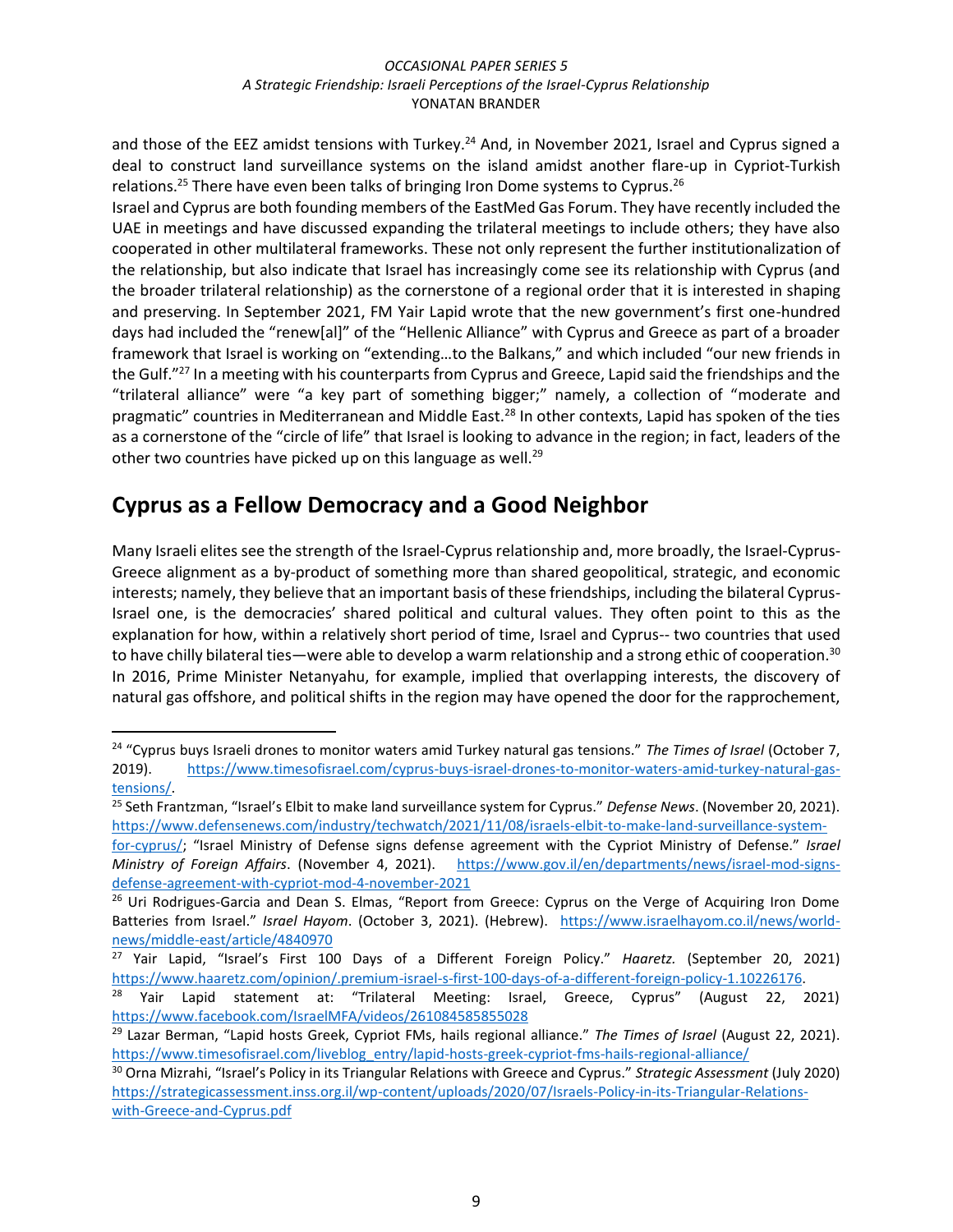stating further that it was "common values" that provided the firm foundations for meaningful cooperation between them and fueled the rapid improvement in the relationship once they headed down that path.<sup>31</sup> More, while some have feared that Israel's formalization of ties with the UAE and other regional actors might come at the expense of Israel-RoC relations, Israeli elites seem to perceive that there is a qualitative difference in those relationships compared to relationships between democracies. In other terms, they believe that such friendships are made of stronger stuff. Speaking of the roots of Israel's burgeoning relationship with Greece and Cyprus, Netanyahu said that the countries were the only "democracies in the Eastern Mediterranean" and, as such, were bound by their shared commitment to the "ideas of pluralism, diversity, choice, debate." Such commonalities, he emphasized, meant that when they began working together they were able to form "an immediate bond of friendship" and, in other contexts, he spoke about the "natural alliance of democracies."<sup>32</sup>

In 2018, at a summit with Greek and Cypriot leaders, Netanyahu again emphasized that the bonds between the states were rooted in "shared values," their common sense of "deep histories and rich culture," and their identities as "vibrant democracies" that "value pluralism, freedom, and peace;" more, the declaration from that summit echoed this idea when it stated: "Israel and Europe share common values of democracy and the rule of law, as well as deep historical, and cultural bonds." And, noting increasing interactions between parliamentarians from the three countries, the statement spoke of how such meetings reinforce "the democratic legitimacy" of the alliance by "provid[ing] for the direct representation of our respective peoples in this cooperation."<sup>33</sup>

Further, Netanyahu is hardly the only Israeli leader to make this point; these sentiments have also been expressed outside the context of bilateral or trilateral meetings. Shmuel Revel, Israel's ambassador to Cyprus since 2017, stated that Israel believed the two countries were linked by "history and the shared values of democracy." In March 2021, Energy Minister Yuval Steinitz spoke of the unique capacity for highlevel cooperation on energy amongst "the three open societies and democracies of the Eastern Mediterranean."<sup>34</sup> And, after meeting with President Nicos Anastasiades, President Reuven Rivlin said that the two countries were bound together by "shared values, including democracy, human rights, and the rule of law…in a region where these values are not always respected."<sup>35</sup> And, in 2021, Foreign Minister Yair Lapid touted the relationship as "friendship built on a deep foundation of shared values."<sup>36</sup> And, while

<sup>31</sup> "Trilateral meeting between Israel, Greece and Cyprus." *Israel Ministry of Foreign Affairs* (January 28, 2016). [https://mfa.gov.il/MFA/PressRoom/2016/Pages/Trilateral-meeting-between-Israel-Greece-and-Cyprus-28-Jan-](https://mfa.gov.il/MFA/PressRoom/2016/Pages/Trilateral-meeting-between-Israel-Greece-and-Cyprus-28-Jan-2016.aspx)[2016.aspx](https://mfa.gov.il/MFA/PressRoom/2016/Pages/Trilateral-meeting-between-Israel-Greece-and-Cyprus-28-Jan-2016.aspx) 

<sup>32</sup> Trilateral meeting between Israel, Greece and Cyprus." *Israel Ministry of Foreign Affairs* (January 28, 2016). [https://mfa.gov.il/MFA/PressRoom/2016/Pages/Trilateral-meeting-between-Israel-Greece-and-Cyprus-28-Jan-](https://mfa.gov.il/MFA/PressRoom/2016/Pages/Trilateral-meeting-between-Israel-Greece-and-Cyprus-28-Jan-2016.aspx)

[<sup>2016.</sup>aspx](https://mfa.gov.il/MFA/PressRoom/2016/Pages/Trilateral-meeting-between-Israel-Greece-and-Cyprus-28-Jan-2016.aspx);"PM Netanyahu's remarks at the synagogue in Thessaloniki." *Israel Ministry of Foreign Affairs* (June 15, 2017). [https://mfa.gov.il/MFA/PressRoom/2017/Pages/PM-Netanyahus-remarks-at-Thessaloniki-synagogue-15-](https://mfa.gov.il/MFA/PressRoom/2017/Pages/PM-Netanyahus-remarks-at-Thessaloniki-synagogue-15-June-2017.aspx) [June-2017.aspx](https://mfa.gov.il/MFA/PressRoom/2017/Pages/PM-Netanyahus-remarks-at-Thessaloniki-synagogue-15-June-2017.aspx)

<sup>33</sup> "Remarks by PM Netanyahu at the joint statements at the 5th Trilateral Summit." *Israel Ministry of Foreign Affairs* (December 20, 2018). [https://mfa.gov.il/MFA/PressRoom/2018/Pages/Remarks-by-PM-Netanyahu-at-the-joint](https://mfa.gov.il/MFA/PressRoom/2018/Pages/Remarks-by-PM-Netanyahu-at-the-joint-statements-at-the-5th-Trilateral-Summit-20-Dec-2018.aspx)[statements-at-the-5th-Trilateral-Summit-20-Dec-2018.aspx](https://mfa.gov.il/MFA/PressRoom/2018/Pages/Remarks-by-PM-Netanyahu-at-the-joint-statements-at-the-5th-Trilateral-Summit-20-Dec-2018.aspx); "Israel-Cyprus-Greece Trilateral Declaration." *Israel Ministry of Foreign Affairs* (December 21, 2018). [https://www.mfa.gr/missionsabroad/en/israel-en/news/israel](https://www.mfa.gr/missionsabroad/en/israel-en/news/israel-cyprus-greece-5th-trilateral-summit-declaration-beersheba-december-20th-2018.html)[cyprus-greece-5th-trilateral-summit-declaration-beersheba-december-20th-2018.html](https://www.mfa.gr/missionsabroad/en/israel-en/news/israel-cyprus-greece-5th-trilateral-summit-declaration-beersheba-december-20th-2018.html)

<sup>34</sup> "EastMed pipeline could be ready in five years." *Knews* (2021). <https://knews.kathimerini.com.cy/en/news/eastmed-pipeline-could-be-ready-in-five-years>

<sup>35</sup> "The President of the Republic met with the President of Israel." *Government of Cyprus: Press and Information Office* (February 14, 2021).<https://www.pio.gov.cy/en/press-releases-article.html?id=18442#flat>

<sup>&</sup>lt;sup>36</sup> Yair Lapid statement at: "Trilateral Meeting: Israel, Greece, Cyprus" (August 22, 2021) <https://www.facebook.com/IsraelMFA/videos/261084585855028>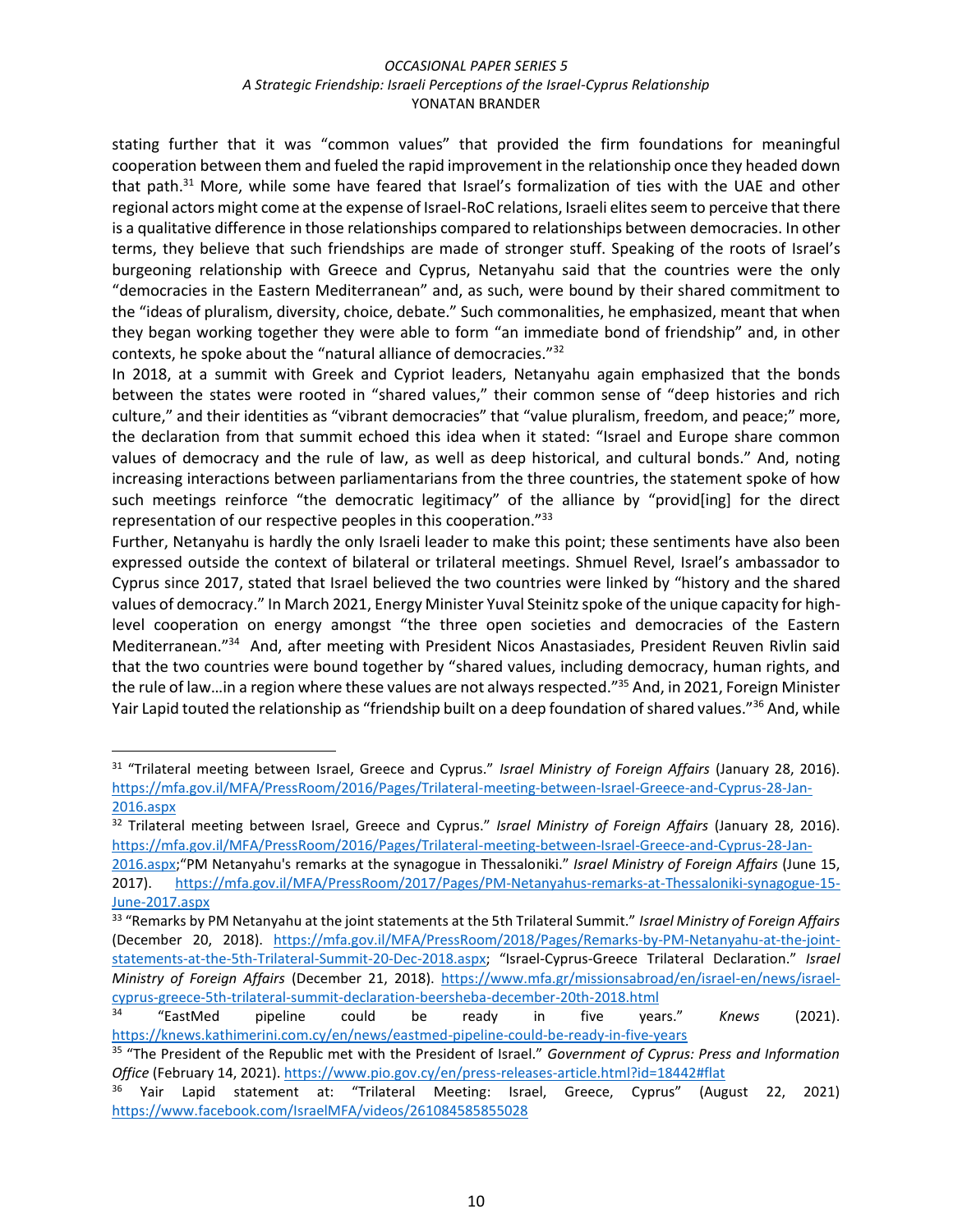this theme is not commonly expressed in the heat of Knesset debates, Israeli commentators and policy experts frequently speak of the role that shared democratic values play in bolstering and entrenching the friendship between Israel and Cyprus; some add that Israel should value its relationship with democratic Cyprus because of the positive impact it could have on Jerusalem's political culture (and vice-versa).<sup>37</sup>

Israel also sees Cyprus as a friendly neighbor that it can rely on for the sort of cooperation that is traditional among regional allies. Cyprus is increasingly a partner in educational exchange programs with Israeli universities and teaching hospitals. Many Israeli medical students, for example, study in Cyprus before returning to Israel for their residency. And, Cyprus, which used to turn to other European countries in cases where they needed top-flight medical care, today sends many of those seriously ill patients to Israeli hospitals.

Cyprus and Israel now cooperate on strategies for managing shipping routes in the Mediterranean, natural disasters, and environmental emergencies. As part of the trilateral framework, the two countries along with Greece work together in the arena of meteorology.<sup>38</sup> The most obvious manifestation of this for the Israeli public is that recently the three countries have begun to jointly name storms that they are tracking together.<sup>39</sup> They have worked together to fight forest fires,<sup>40</sup> and, in 2021, PM Naftali Bennett spoke about how they would begin to work together as neighbors in the region to address the climate crisis.<sup>41</sup>

Cyprus is a hot tourism spot for Israelis looking to travel abroad without a long flight. There is continuous talk in Israel of expanding tourist ties with Cyprus. Since the beginning of Covid-19, an active effort has been made to allow travel between the countries. And in December 2021, Merav Michaeli, Israel's Transportation Minister, told her Cypriot counterpart that Israel wanted to be added as a stop on a potential Cyprus-Greece ferry. The ministers emphasized the plan "would facilitate the free movement of people and enrich the available options for transportation between the three countries."<sup>42</sup>

Many Israelis travel to Cyprus to wed outside the jurisdiction of religious authorities that control marriage in the country. As Israel recognizes the validity of the civil marriages performed abroad, Cyprus's proximity makes it an ideal destination for such ceremonies. And, over and over, in discussions of Israel-RoC ties, the topic of civil marriage has been raised. Unfortunately, some Israelis see Cyprus as a place where they can escape regulatory oversight, engage in rowdy or immoral behavior, or participate in criminal enterprises.

For many Israelis the partnerships between Cyprus and Israel expressed in this last section - those that don't concern "high politics"- are the ones they are likely most familiar with. This is a challenge if leaders

<sup>37</sup> Orna Mizrahi, "Israel's Policy in its Triangular Relations with Greece and Cyprus." *Strategic Assessment* (July 2020) [https://strategicassessment.inss.org.il/wp-content/uploads/2020/07/Israels-Policy-in-its-Triangular-Relations](https://strategicassessment.inss.org.il/wp-content/uploads/2020/07/Israels-Policy-in-its-Triangular-Relations-with-Greece-and-Cyprus.pdf)[with-Greece-and-Cyprus.pdf](https://strategicassessment.inss.org.il/wp-content/uploads/2020/07/Israels-Policy-in-its-Triangular-Relations-with-Greece-and-Cyprus.pdf)

<sup>38</sup> "Signing a Memorandum of Understanding with Cyprus and Greece." *Israel Meteorological Service* (August 25, 2020) [https://ims.gov.il/en/node/131.](https://ims.gov.il/en/node/131) 

<sup>39</sup> "Cyprus, Greece and Israel begin naming extreme weather systems." *In-Cyprus* (September 30, 2021). [https://in](https://in-cyprus.philenews.com/cyprus-greece-and-israel-begin-naming-extreme-weather-systems/)[cyprus.philenews.com/cyprus-greece-and-israel-begin-naming-extreme-weather-systems/](https://in-cyprus.philenews.com/cyprus-greece-and-israel-begin-naming-extreme-weather-systems/)

<sup>40</sup> Tova Lazaroff, "Israel sends two planes to help Cyprus battle huge forest fires." *Jerusalem Post* (July 4, 2021). [https://www.jpost.com/israel-news/israel-sends-two-planes-to-help-cyprus-battle-huge-forest-fires-672793;](https://www.jpost.com/israel-news/israel-sends-two-planes-to-help-cyprus-battle-huge-forest-fires-672793)

<sup>&</sup>quot;Cyprus says ready to send firefighting planes to Israel." *The Times of Israel* (August 16, 2021) [https://www.timesofisrael.com/liveblog\\_entry/cyprus-says-ready-to-send-firefighting-planes-to-israel/](https://www.timesofisrael.com/liveblog_entry/cyprus-says-ready-to-send-firefighting-planes-to-israel/)

<sup>41</sup> Lahav Harkov, "Bennett hosts trilateral meeting with Greek, Cypriot counterparts." *Jerusalem Post* (December 7, 2021). [https://www.jpost.com/israel-news/politics-and-diplomacy/bennett-hosts-trilateral-meeting-with-greek](https://www.jpost.com/israel-news/politics-and-diplomacy/bennett-hosts-trilateral-meeting-with-greek-cypriot-counterparts-688081)[cypriot-counterparts-688081](https://www.jpost.com/israel-news/politics-and-diplomacy/bennett-hosts-trilateral-meeting-with-greek-cypriot-counterparts-688081)

<sup>42</sup> "Cyprus-Greece maritime passenger link could possibly extend to also include Israel." *In-Cyprus* (December 12, 2021).<https://in-cyprus.philenews.com/cyprus-greece-maritime-passenger-link-could-possibly-also-include-israel/>